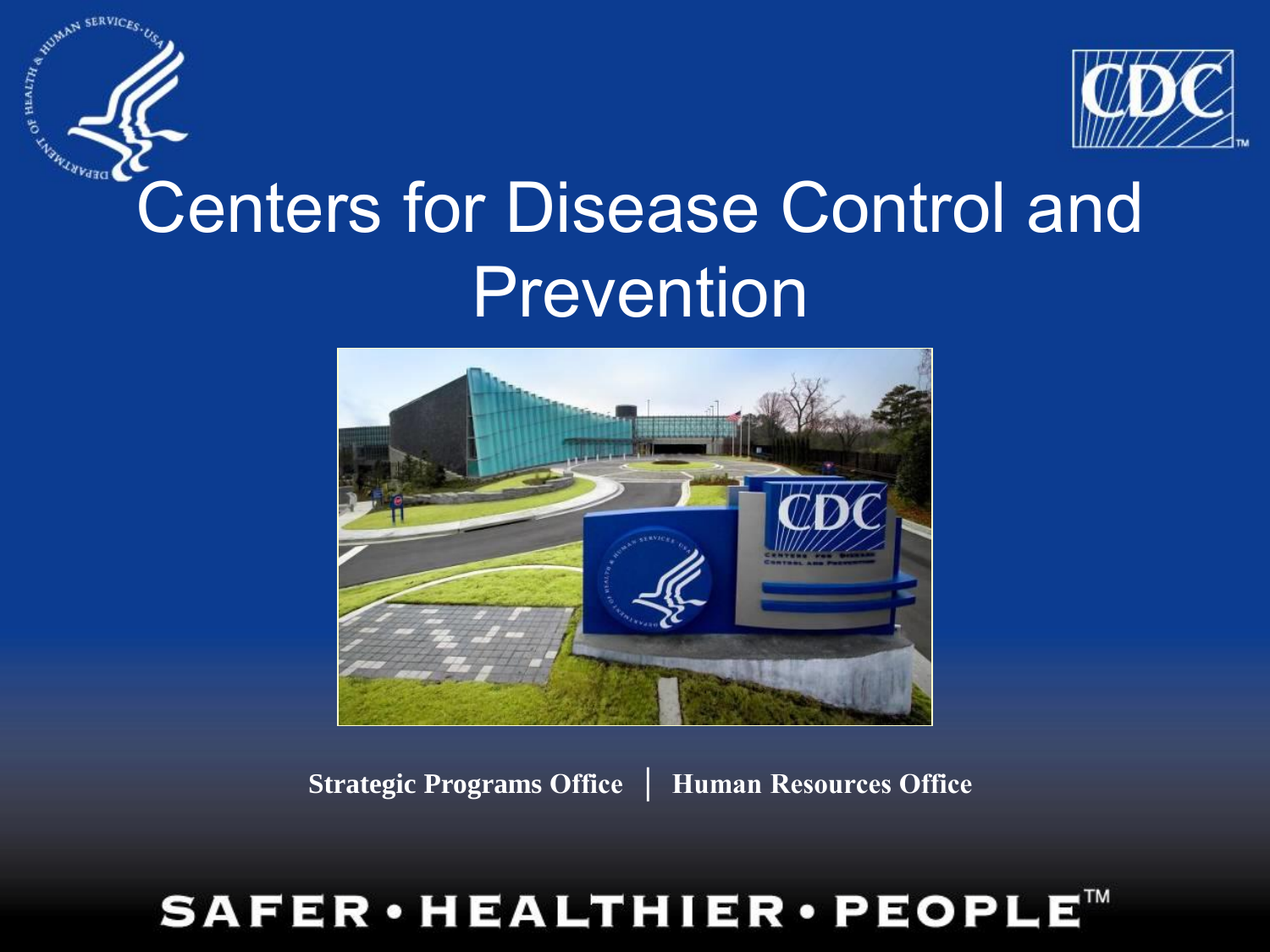

# Federal Résumé Facts



### **There is no page limit for a federal résumé.**

- **Include a summary statement,** *not* **an objective.**
- **Experience counts! Put it all in.**
	- Social media sites and apps (Ex. Instagram)
	- Volunteer and service organizations
	- Training (workshops, seminars and other professional development opportunities outside of the classroom)
	- Memberships and affiliations
	- Internships, fellowships
	- Informal peer reviews
	- Awards and honors

## **FER·HEALTHIER·PEOPL**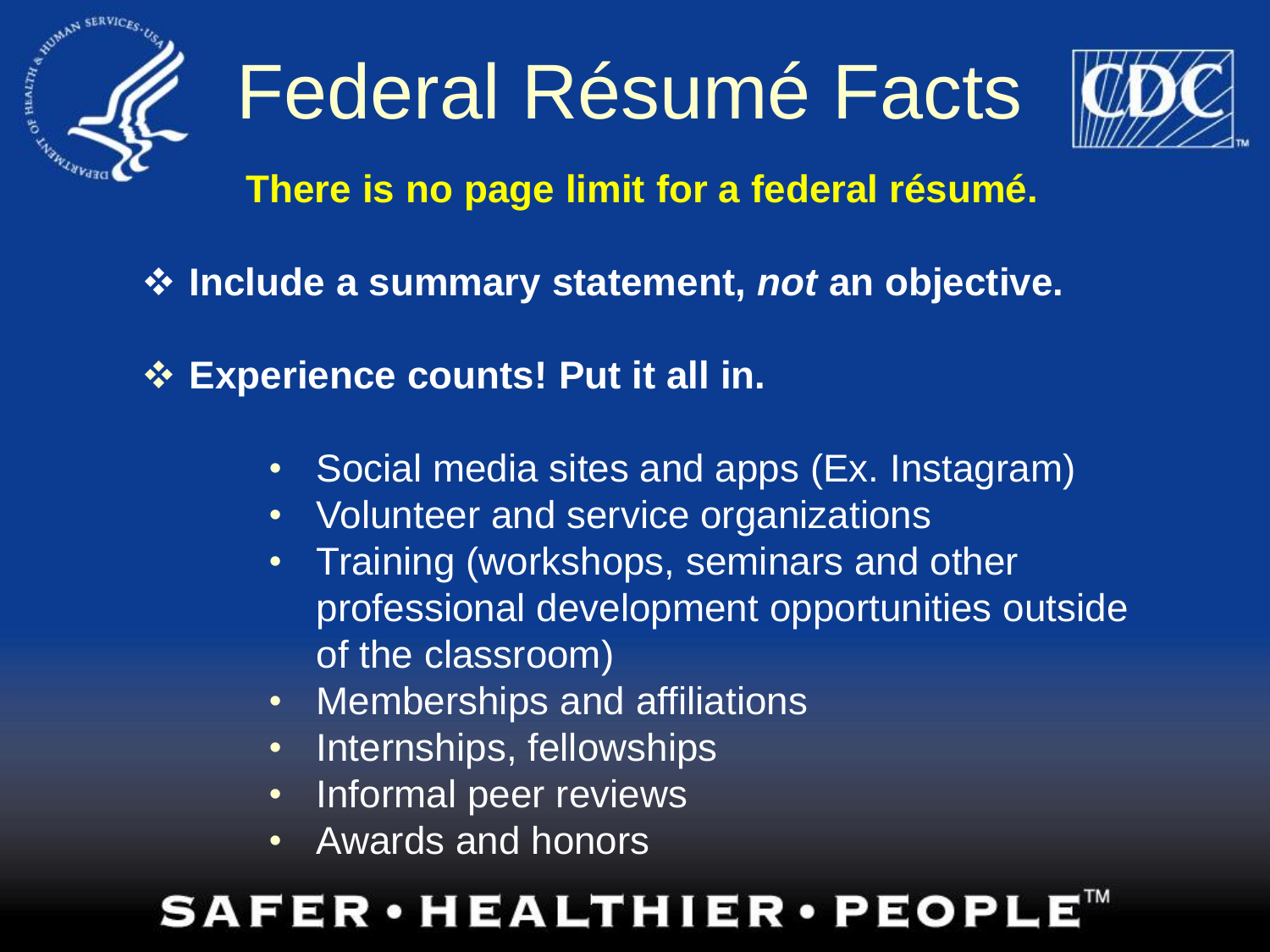

- Carefully read the duties and qualifications of the job. Don't just go by the job title---you may yet have the experience for the position.
- Don't worry about tailoring your résumé to a specific job; all of your experience should be listed in your document.
- Place the most relevant experience first.
- Use the USAJobs résumé builder and upload a PDF version as well. You also may upload a PDF version of your CV.

• **BE SPECIFIC**! Address the breadth and scope of your experience (dates worked, hours per week, publications). **SAFER·HEALTHIER·PEOPI**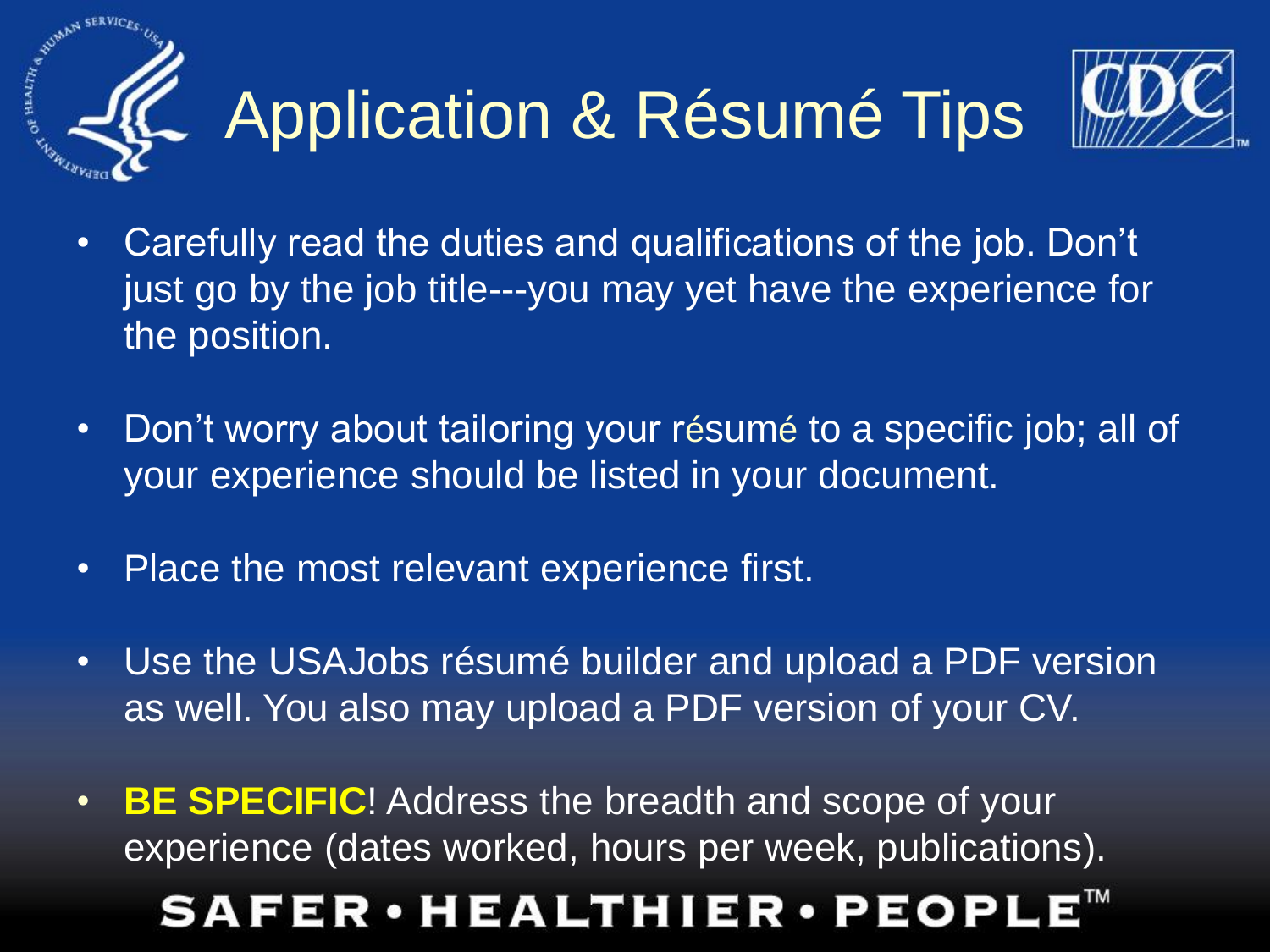

# Application & Résumé Tips



- Subdivide your résumé into sections: Summary, Experience, Other Experience/Internships, Education, Memberships & Affiliations, Awards & Honors, Training
- If you are still a student or a recent graduate, include your GPA and relevant courses
- Be sure to list languages in which you are proficient.
- **Do not include high school information!**

## **FER·HEALTHIER·PEOPL**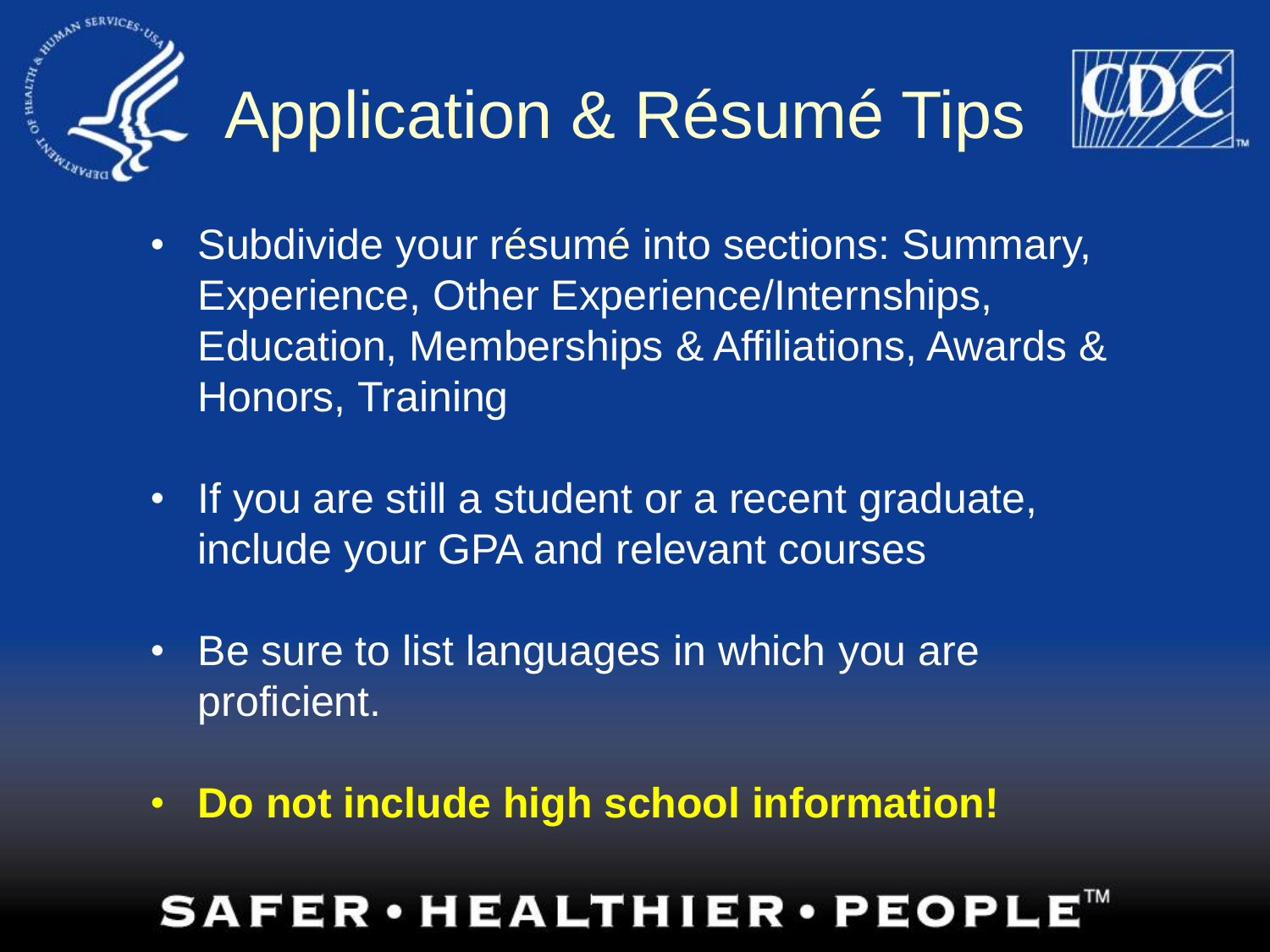

## Sample Résumé 1



#### **John Doe**

1234 Anytown Dr., Anytown, USA 12345 Tel: xxx-xxx-xxxx · E-mail: johndoe@me.com

More than five years' experience as a personal trainer and nutritionist, providing clients of all ages and abilities with accurate fitness and nutrition advice and detailed plans tailored to meet their unique, individual goals. Energeticleader, and self-statter. Skilled indata collection, organization and analysis. Dependable and flexible. Able to juggle multiple priorities and work well under deadline pressure. Expert user of Mac and PC platforms and programs, including Microsoft Office (Word, Excel, Outlook, Access and PowerPoint), Safari and Adobe. Proficient in the use of social media (Facebook, Twitter, Skype, Instagram). Fluent in Spanish.

#### **Four annum**

B.S., December 2013, Kinesiology and Exercise Science California State University, San Bernardino

#### **Related courses**

- · Body conditioning
- · Weight training
- · Circuit training
- . Physical activity and aging
- . Assessment and rehabilitation of athletic injuries
- · EKG interpretation . Lifeguard training
- . Motor skills assessment for persons with disabilities . Basic and emergency water safety
- · Adapted physical education
- Exposurate

Howewick Food Products, INC. Rancho Cucamonga, CA

Oct. 2013 - Present 40 Hrs/Wk

**Quality Control Supervisor** 

Supervise and coordinate staff inspecting incoming and outgoing products, including packaging and food quality, to ensure adherence to company quality standards and customer specifications. Repeat inspection procedures until products meet quality standards and specifications are attained. Supervise inspection of hot cocoa and coffee product tanks for cleanliness and optimal functionality. Confer with customer representatives to resolve complaints and inquiries. Notify suppliers and subcontractors of reasons for rejection of products.

LA Finance Moreno Valley, CA July - Sept 2013 40 Hrs/Wk

Personal Training Counselor

Worked one-on-one with clients to determine fitness and nutrition goals and collaboratively develop a comprehensive exercise and nutrition plan that enables them to achieve those goals. Assisted members by providing spotting during circuit training and weight lifting, and illustrate and ensure use of correct form for floor exercises and stretching. Assessed clients' fitness levels through basic (sit and reach flexibility, body mass index) and advanced (VO2 Max) fitness ومركز والمحاولة والمتوا والمتوا وموجودها ومزاويه والمراوات والمراوية والمراوية والمراوية والموارد المحالية والمحافظ

#### **Inux Doc Région**

**College of Education** San Bernardino, CA

40 Hrs/Wk

#### Government Ligison

Assisted executive director of the SUSB latino Education Advocacy Days (LEAD) in conceptualizing, planning and implementing annual LEAD summits to raise awareness of and promote discussions about education-related issues currently impacting Latinos. Drafted and disseminated marketing and promotional materials. Compiled, copied, sorted, filed and archived records of office activities, business transactions and public inquiries. Escorted VIPs to and from speaking engagements and meetings and delivered confidential documents to CSUSB senior staff. Utilized social media (Facebook, Twitter) to advertise events and generate interest among students and the general public.

**Oux House** Redlands, CA Jun-Dec 2012

Youth Advocate/Direct Care Worker

Facilitated peer-to-peer counseling sessions and twice daily workouts. Handled crisis calls and intake calls. Supervised departures, drafting of daily shift notes and incident reports, and ensured timely completion of CFS reports for the Emergency Teen Shelter serving youths in crisis. Tutored students individually in various academic subjects, including mathematics, history and physical education. Led relaxation and nutrition education groups while maintaining a clean and safe environment to foster growth and improvement. Liaised between clients, guardians and staff and worked collaboratively with law enforcement, social services and mental health services to meet the needs of youths in crisis.

**THINK Together** Rialto, CA

Aug 2011 - Mar 2012

#### Program Leader

Developed and implemented healthy meal plans for children that complied with state and federal guideline and regulations. Created fun activities all children could participate in without difficulty, and adapted games and other activities as necessary for students with disabilities. Followed lesson plans for instruction of English, mathematics, science and physical education for K-6 students. Used English/Spanish bilingual skills to communicate with parents regarding student progress. Managed a classroom of 25-30 students in the classroom and gym facility. Create lesson plans to achieve maximum student participation and engagement in physical activity.

| CASA RAMONA ACADEMY SCHOOL OF TECHNOLOGY | Dec 2010 - Jun 2011 |
|------------------------------------------|---------------------|
| San Bernardino, CA                       |                     |

After School Teacher

Tutored K-12 students with supplemental curricula and activities designed meet state standards for college preparatory students. Administered and proctored state and final examinations. Instructed students in various academic subjects after school. Created and maintained a positive and energetic learning environment. Facilitated physical education activities, including health and nutrition lectures, to promote lifelong habits and overall health and wellness.

| White House Initiative on Educational Excellence for Hispanics | Jan – Apr 2011 |
|----------------------------------------------------------------|----------------|
| U.S. Department of Education                                   | 40 Hrs / Wk    |

## SAFER • HEALTHIER • PEOPLE™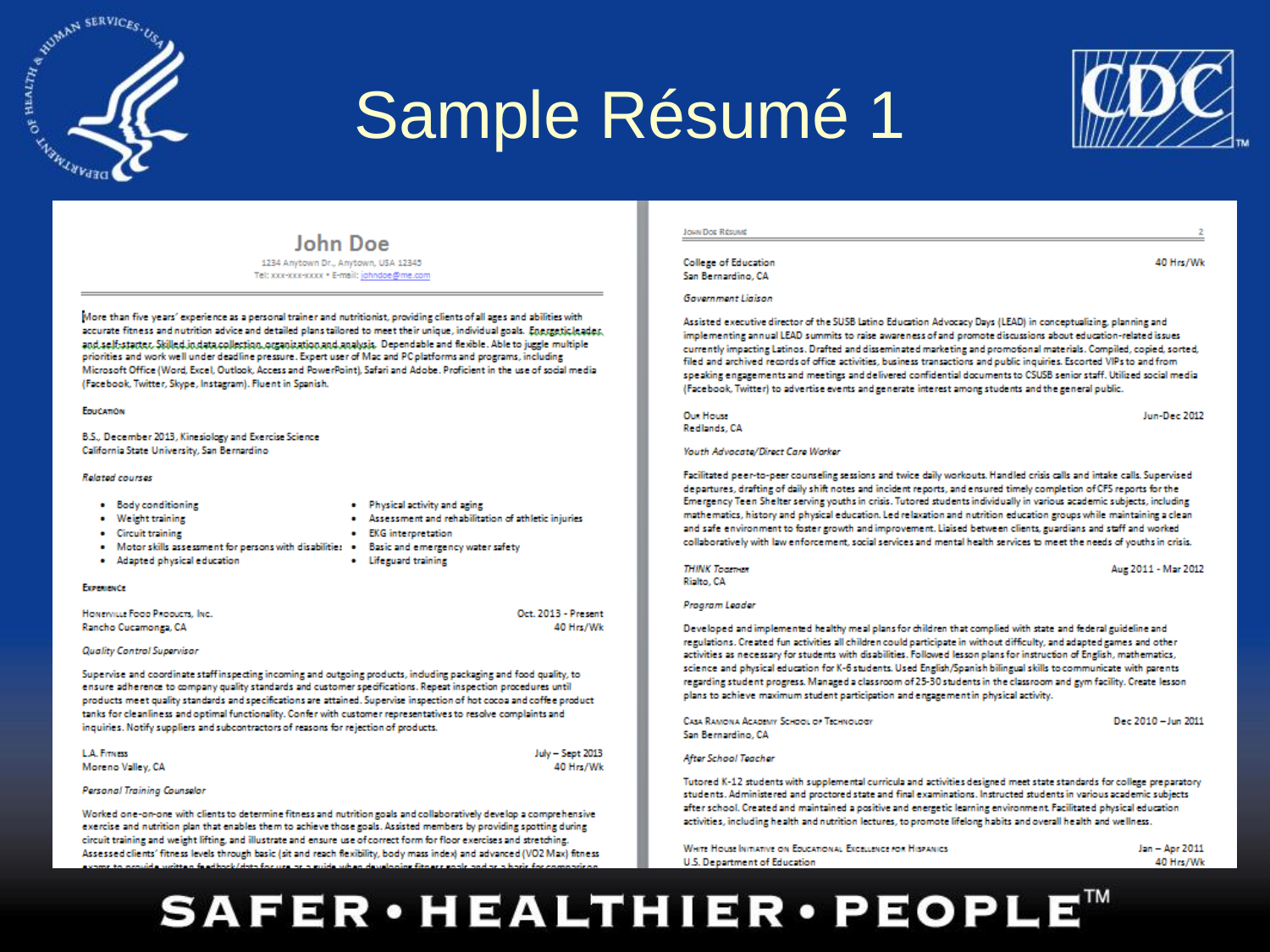

## Sample Résumé 1 (con't)



#### **JOHN DOC ROSUMO**

the office database/Listserv (Excel spreadsheets, Access database and Salesforce and govDeliverv programs). Greeted and escorted visitors to meetings and events. Participated in strategic planning and staff meetings and other Department policy briefings and meetings relevant to the work of the WHI. Assisted senior staff in preparing interim and final reports and other materials for senior officials. Responded to constituent inquiries verbally or in writing in English and Spanish. Created and updated presentations, fact sheets, one-pagers and talking points. Assisted chief of staff with all planning and implementation needs for upcoming local and out-of-town events and meetings, including collecting/researching background materials, cold-calling Listsery members, cataloging attendees, and escorting senior Administration officials and members of the President's Advisory Commission. Maintained office media archives, which included searching for any media coverage related to WHI events and speaking engagements. Prepared shipments of materials to schools and school districts, national Latino organizations and community organizations. Liaised between the WHI and local and national Latino organizations and federal agencies. Provided Facebook and Twitter updates to the WHI's accounts as needed.

CALIFORNIA STATE UNIVERSITY SAN BERNARDINO Data Center and Help Desk Services San Bernardino, CA

Sept 2007 - Aug 2010

#### $C$  last

Collected data and graded exams for all professors, answered phone calls, assisted the front desk, helped students with any computer related problems. Delivered important reports regarding the university to all departments. Assisted students, faculty and staff with resolving computer- and printer-related issues. Aided faculty members with exam crading.

#### **HONORS & AWARDS**

Delta Sigma Chi Fraternity - Spring 2009 Officer of the Quarter

#### APPILIATIONS/MEMSERSHIPS

Delta Sigma Chi - Vice President, 2009-10 Delta Sigma Chi - Philanthropy Committee-St. Jude's Children Research Hospital, 2006-11 Delta Sigma Chi - DSC Against Drunk Driving Committee, 2006-11 California State University San Bernardino Latino Business Student Association Kinesiology Student Association

References available on request.

### SAFER • HEALTHIER • PEOPLE™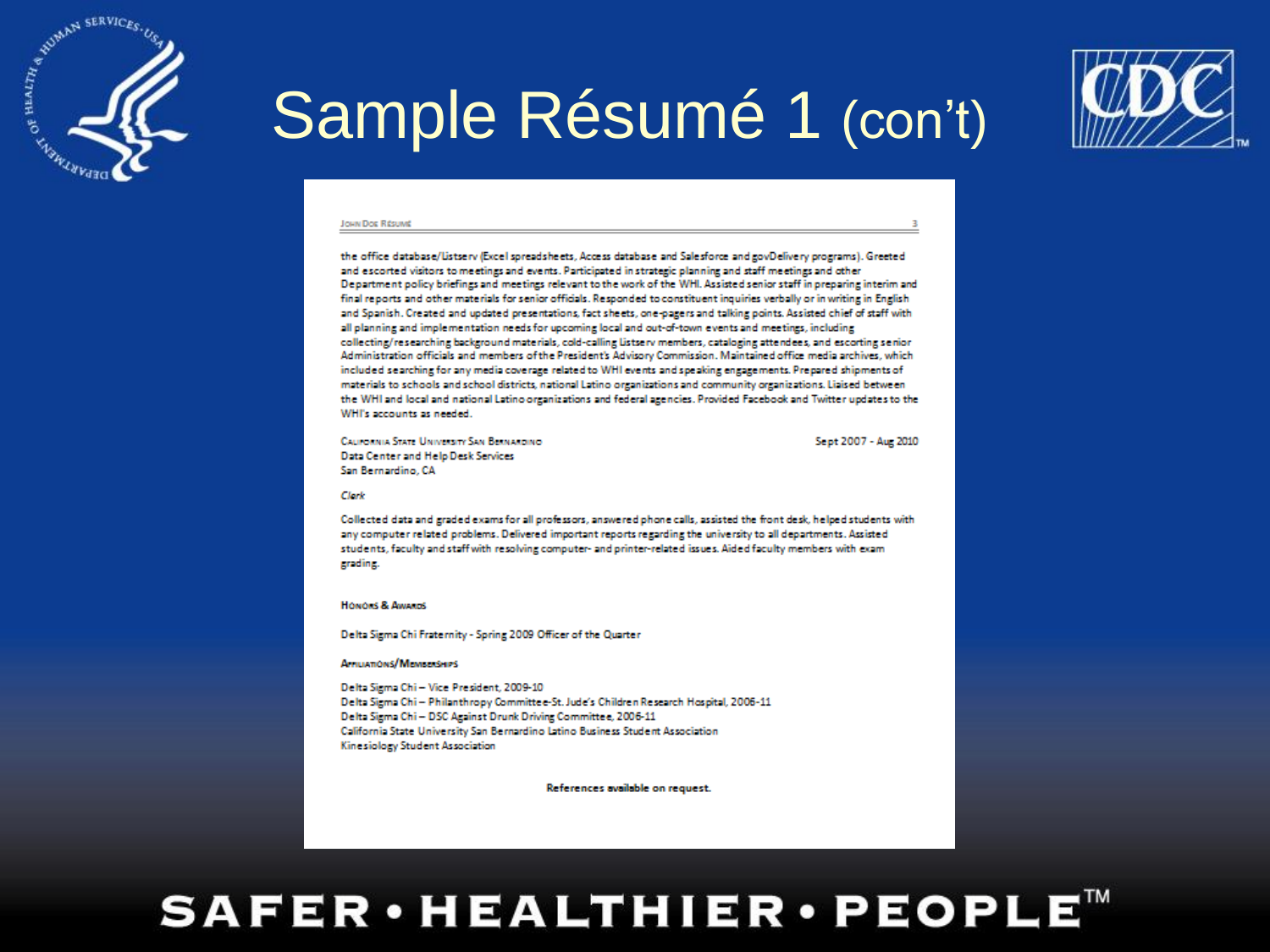## Sample Résumé 2

#### **Iane Doe**

1600 Clifton Rd. - Atlanta, GA 20222 (123) 456-7890 + (snados@outlook.com

#### **SUMMARY**

NEW YORK SERVICES

**KNAWLWWABO** 

8

More than 11 years' experience in management, communications and education and outreach, with an emohasis in workforce development, human capital management and planning, diversity and inclusion strategy implementation, and outroach to minority-serving schools and communities. Expert knowledge of federal legislation, initiatives and programs, including hiring authorities, that govern the hiring of underrepresented groups and promote the recruitment and upward mobility of minorities. Skilled in planning, organizing and directing projects for individuals and teams; accomplished in analysing the effectiveness of programs and operations and advising serior management of recommended changes. An authority in process improvement and transforming complex language and ideas into a language easily understood by the public. Organized, efficient, dependable and flexible. Able to work well under deadline pressure, Quick learner and selfmotivated. Expert knowledge of copyright and trademark laws and the processes for producing printed and online materials. Proficient in the use of social media platforms (Twitter, Facebook, Pinterest, Tumble, Instagram, Seddit), all Microsoft programs. The internet, and Google and Adobe applications. Fluent in Sourish.

#### **Experience**

December 2012 - Present U.S. DEPARTMENT OF HEALTH AND HUMAN SERVICES, CENTERSFOR DISEASECONTROLAND PREVENTION Stategic Programs Office, Human Capital and Resources Management Office 40 may / Wik Office of the Chief Operating Officer Atlanta, GA

#### Senior Advisor

Provide strategic direction on workforce planning, recruitment and outreach to multi-disciplined teams consisting office manages, HK professionals, IT specialists, management and program analysts, seentists, and budget analysts. Provide expet guidance to the directors of the Strategic Programs Office and the Chief Human Capital Officer (Human Capital and Resources Management Office director) to plan, develop and implement nationwide community and professional information/oducation efforts directed toward Minority-Seving Institutions and the employment of students, veterans and undempresented groups (Hapanies, persons with disabilities, etc.). Work in concert with the CDC's Office of the Assistant Director of Communications (OADC) to provide professional advice and expert guidance to the Chief Operating Officer, CHCO and other senior leaders in public affairs programming, media planning, and public awareness efforts that the OCOO, HCRMO and 370 use to conductor sponsor activities or collaborate with government or nongovernment organizations. Only talking points and reports for \$70 directors, the CHCO and other senior level agency officials. Supervise planning and coordination of the clearance, preparation, design, production and distribution of print, online and other audiovisual materials that carry the Centers for Disease Control and Prevention/Agency for Toxic Substances and Disease Registry's (CDC/ASTOR) messages or other minority employment/requitment information to candidates, new employees, the general public and professional audiences. Conceptualise and develop Web pares/mock-ups for internal customers and write copy as needed to ensure information provided is accurate, timely and adheres to plain writing policies. Analyse current and proposed HK policics to determine the impact on the CDC/ASTDK workforce planning programs. Work collaboratively with senior staff to develop or revise HK policies and practices, ensuring consistency with agency mission and long-range recruitment, retention and succession planning goals. Develop the annual recruitment and outreach calendar in partnership with 3PO staff and CDC-wide stakeholders, ensuring diversity and taking into account budgetary constraints and disseminate agency-wide. Fester and develop collaborative relationships with senior management and external officials, such as the Atlanta Human Resources Center (AHRC), executives and staff from within the Department of Health & Human Services and other federal agencies, including the Atlanta Federal Executive Soard, state and local partners, and national and international organizations. Provide recommendations on: workforce planning initiatives that assist senior agency officials in addressing the number and types of jobs that are needed to meet the mission of the organization; strategies for measuring competencies and addressing skill gaps; and how attrition has affected CDC's ability to accomplish its mission. Develop succession plans for senior leaders and technical pesitions with an emphasis on mission-critical occupations (MCOs). Develop presentation materials and conduct briefings to keep CDC/ASTOR centers, institutes and organizations (CICs) informed of

#### Jane Doe

approximate understanding and development along and activities. Providents and dash muting and special country for formal presentation to senior staff. Create current workforce profiles by reviewing trend data, projecting future workforce supply, and considering staffing levels, workforce skills, workforce demographics and emolowment trends. Develop complex statorics, to address future raps and surpluses. Make recommendations for adjustments in the workforce plan for the secnov as a result of unanticipated customer, leadership or legislative changes. Liabe with senior planning and human resources management officials in other federal agencies and private organizations to identify potential "best practices" and coordinate and resolve workforce planning problems. Maintain effective working relationships with minority-serving K-12 schools and school districts. Minority-Serving Institutions, community and faith-based organizations. White House Initiatives, and national and regional Hispanic-seving organizations. Represent the office and agency at federal and national events; participate in planning committees for approvisite, federal-wide and national Latino conferences, recruitment fairs and Hispanic executive and special emphasis events. Gather data on Hispanic requirement and outroach fiscal-vear activities and proposed activities from CDC context, offices and institutes and draft summaries for inclusion in the annual hederal texal Opportunity Recruitment Program (PEORP) Report. Represent HCRMO and provide authoritative advice and expert suidance as the HR Critical Partner during all HHS Enterprise Performance Lifecycle (EPLC) stage gate reviews.

| U.S. OFFICE OF PERSONNEL MANAGEMENT | July - October 2012 |
|-------------------------------------|---------------------|
| Office of Diversity & Inclusion     | 40-Haz/Mk           |
| Weshington, D.C.                    | 90-Day Datail       |

#### Hispanic Program Manager

o

Provided authoritative advice and consultation about Latino outreach methods applicable to federal workforce diversity. Represented the office and agency at federal and national events; participated in planning committees for agency-wide, fotosi-wide and national Latino conforonces, recruitment fairs and Hispanic and other diversity program events. Developed and implemented webinar series for OPM You Tube page to disseminate information on finding and applying to idos in the fotoni govommont, writing an offective résumé, and applying to Student Pathways programs to the national Latino, disability and veterans communities, induding students, faculty, and career counselors. Worked collaboratively with OPM's Employee Services, Veterans, Services, and the Office of the Director to plan and implement find and Apply National Workshops and roundtable discussions for Director Bony. Drafted invitations, agendas and other printed and online documents for dissemination to the public, and ereate orgs releases, one-oaners and talking points for senior staff. Maintained effective working relationships with other OPM offices, federal agencies, schools and school districts, Minority-Soving Institutions, community and faith-based organizations, White House Initiatives, and national and regional Hispanicsoving organizations. Edited control correspondence on behalf of the COI director. Assisted deputy director in the drafting and implementation of Hispanic Employment Program Manager (HSPM) training program for webinars and inclusion in national Latino conforences and local events. Assisted OPM policy counsel and chief of staff insetting up national Latino stakcholder conference calls and implementing meetings of the Hispanic Council on rederal employment.

| U.S. DEPARTMENT OF EDUCATION                                            | OCTOBER 2004 - NOVEMBER 2012 |
|-------------------------------------------------------------------------|------------------------------|
| WASHINGTON, D.C.                                                        | 404 Bas/208                  |
| White House Initiative on Educational Excellence for Hispanic Americans | April 2007 - November 2012   |

#### Chief of Staff

Oversaw the daily operations of the office, assigning and tracking all tasks, from conceptualization to completion. Developed, modified and directed plans for individual, team and special projects. Analysed and evaluated programs, processes and constituent needs to advise senior staff of approaches to take to meet agency and office mission and goals and improve dificiency. Recruited, selected/hired, supervised and evaluated more than 35 staff members, including career employees, interns and follows. Provided authoritative advice and consultation about the laws, regulations, principles and methods applicable to federal workforce diversity. Implemented a substantive year-round internship and detail program, to include recruitment of talented minorities from Hispanic-Serving Institutions or other partner postsecondary institutions and federal agencies, and placement of surplus human resources in other Departmental offices. Wrote articles for publication in £20 Matters quarterly newsletter. Collaborated with White House Office of Public Engagement, Office of the Secretary, Office of the Gonoral Council, Office of Managoment and Budget, and WHI senior staff to draft executive orders, charters, reports and proclamations for the president's signature. Set and reconciled annual and continuing resolution budgets for the office and

### SAFER • HEALTHIER • PEOPLE™



Page 2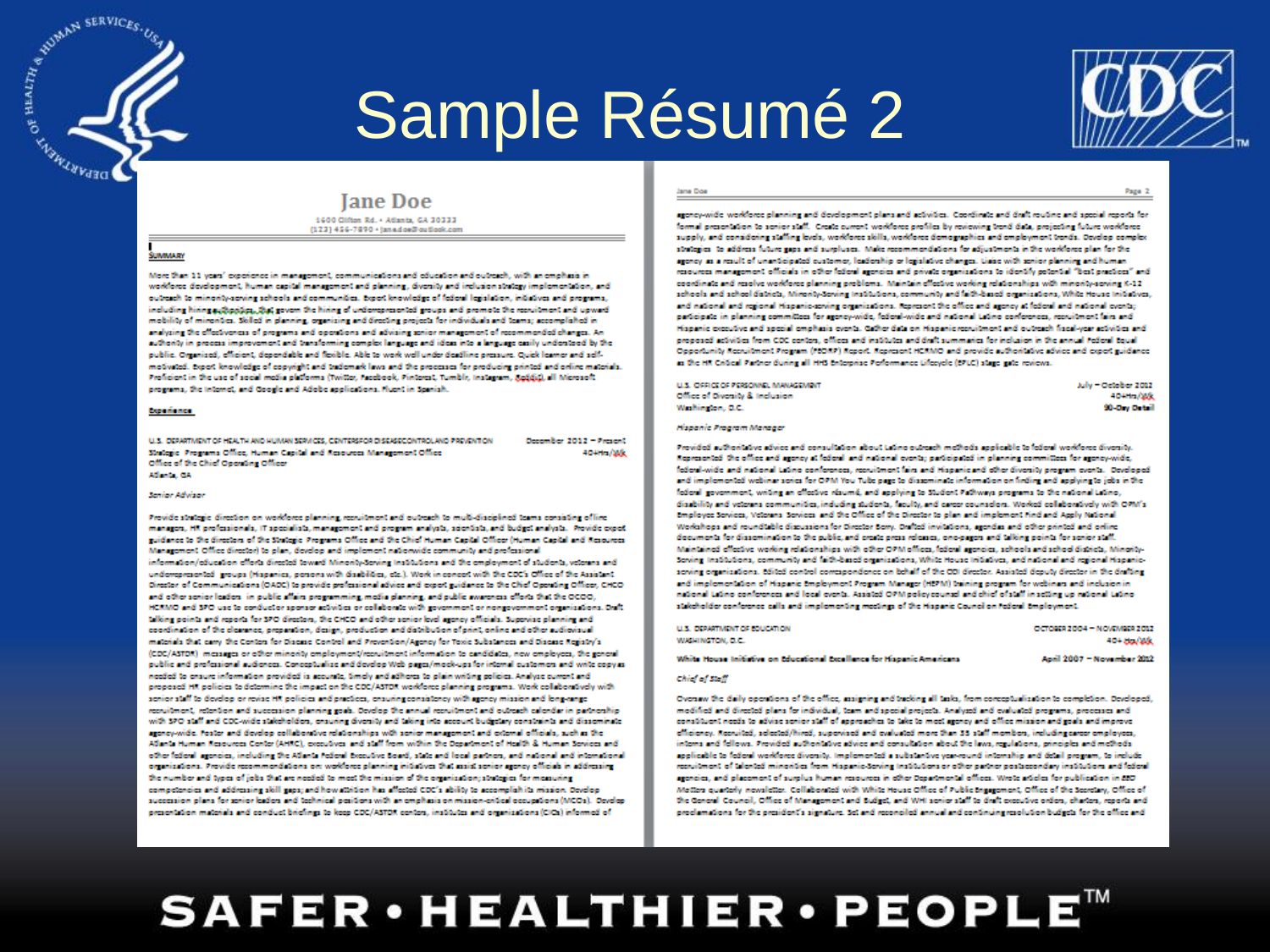

## Sample Résumé 2 (con't)



Page 9

| Jane Doe                                                                       | Paine                     |
|--------------------------------------------------------------------------------|---------------------------|
| WAYL 91.9 FM                                                                   | January 1996 - April 1996 |
| 51. Augustine, Naccessor accessor accessor accessor accessor accessor accessor |                           |

#### Intern/Cooy Write

Wrote and proofread all copy, including public service announcements, press releases, correspondence, advertisements and scripts for Ols and station managers. Seconded commercials weekly in English and Seanjah, Worked closely with Distanciριαδικεσ. Σε ιδεξασιίας 1905 line με ιδενα, πρόϊμα καθ light αλιώρου δες διέμερα μποπίου, Pofermed in a guest D and utilized the soundboard, PC and other studio equipment for an hour-long broadent. Assistad stating managements, alroping.ionelementing.and.comanica.ropual.lup/inica.antivities.and.thp.voluniess.comanities.lupdboo..Zedemet.walk-นี้เจนตัวเอโรงออจริเคลีเออร์เหอนอเ นิดจัดนี้เข่ามังต.คณิวออร์ค์เตเอร์เเบ็ตต์แม็อตเซอโห้ดจะอ.international.Christian. assadios saxial, wilso, sad minister, Collected revenue from the sale of event tickets and organized volunteers to assist in event set-up and breakdown. Disseminated information materials-breehures, office and program overviews, flyers and bookich-to concot sitendees, potential sponsors and voluntees, students, guests and visitors.

6.A. Cum Laude, April 1996 - Inglish, History, Psychology Education Hagler College, St. Augustine, FL

#### Memberships

Alpha Chi, National College Honor Scholarship Society Fotoni Hispanic Advancement Career Summit Planning Committee Sigma Tau Oclta, International English Honor Society International Association of Latino Public Administration Executives (IALPE) Conference Planning Committee Lassue of United Latin American Citizens (LULAC) Pederal Training Institute Working Group National Association of Hispanic Federal Executives National Council of Hispanic Employment Program Managers HCRMO Priority Placement Program Working Group **HCRMO Improve Communication Team** 

#### Awards & Honora

2011 - Outstanding Work Performance 2010 - Outstanding Work Poformance 2009 - Quistanding Work Performance 2008 - Outstanding Work Porformance 2006 - Quistanding Work Performance 2007-09, 12 - Chair, U.S. Department of Education Hispanic Employees Council (ED-HEC) 2005, 06 - Scordary, U.S. Dogarūment of Education Hispanic employees Council (ED-HEC) 2004 - Editor's Choice Award for Outstanding Achievement in Poetry 1996 - Flagler College Departmental Award for Superior Academic Achievement in English 1992-96 - Dom's List

#### **Technike**

- 2013 Smit Employee Kelations
- 2013 Supervisor Development Challenge
- 2013 Exceptional Customer Service Made Simple
- 2015 Doing More with Less: Effective Process
- Improvement and Change Management 2013 - The Face in the Mimor: Self Awareness-A
- Ladaship Importive
- 2013 Succession Planning and You
- 2015 Gonorational Truths Every Leader Needs to Know 2015 - The Introverted Leader
- 
- 2013 Crisis Emergency Misk Communication: Basic

2013 - Records Management 2012 - Safety Survival Skills, Part 1: General Raconsbildia 2012 - Introduction to the Senior Executive Service 2012 - Diversity & Productivity: The Ideal Partnership 2012 - Conflict Resolution 2012 - Navigating a Federal Career 2011 - Introduction to Salesforce 2010 - Privacy Safeguards 2009 - Why Diversity Matters 2008, 2015 - 05A Spackers<sup>6</sup> Travel Card

#### Jane Doe

#### 2007 - Technical Writing

- 2006. 2015 The No Fear Act 2006, 2015 - Telework gov: Telework Fundamentals 2005 - FOIA Awareness 2005 - Clear Writing Though Critical Thinking 2004-13 - Information Technology Security Awareness
- 2004-13 Ethics Orientation/Annual Refrasher
- 2004-13 Internal Control
- 2004-13 Records Management

2004 - Effective Communication 2004 - New Supervisors Training 2000 - Project Management 1997 - Command Financial Specialist 1997 - Recognized Assistance to Pamilica 1997 - HIV/AIDS in the Workplace 1997 - Loadcraftig and Management for Women

#### Public Socialing

- 2013 "Managing Up: How to Positively Influence Supervisors and Sonier Staff to Achieve Positive Results" LULAC National Convention Federal Training Institute
- 2013 "Managing Up: How to Positively Influence Supervisors and Senior Staff to Achieve Positive Results" LULAC-HHS Federal Thaining Institute Partnership
- 2015 "Finding & Applying to Jobs at the CDC and in the Federal Government" CDC-University of Miami Workshop
- 2013 "Finding & Applying to Jobs at the CDC and in the Federal Government" CDC-Florida International University **Madeline**
- 2012 "Making the Most of Your Liberal Arts/ Communications/Journalism Major" OPM-03U Find & Apply National Worldhoo
- 2012 NOMAR 2012 Annual Conference and Business Meding
- 2012 "Upward Mobility in the redeal Government" ED-DPM Summer School Noundtable Webinar Series
- 2012 Opening/ introductory remarks for ED-OPM Summer School Roundtable Webinar Series
- 2012 UUAC National Convention's Youth-Collegiate Federal Career and Recruitment Forum
- 2012 UUAC National Convention's Hispanic Employment Program Summit
- 2012 Pandist, "What is Diversity?" Noundable Discussion
- 2011 EEO Forum: "Empowering Women in the Workplace" Panel
- 2011 LULAC National Convention's Youth-Collegiate Federal Career and Recruitment Forum
- 2011 LULAC National Convention's Hispanic Employment Program Summit: Agents for Change
- 2010 Pandist, "Son. Hany Roid"s The Latino Summit: Improving the Lives of Newslans"
- 2007-09 Opening/ introductory/clasing romarks for ED-HEC events
- 2004 Closing romarks for Hispanic Horizon: Month forum
- 2004 "The ABCs of Getting Your Manuscript Published"
- 2004 Intellectual Property Law/Media Law
- 2004 "Investigative Journalism: Methods of Research"
- 2004 Conducting and Writing Interviews
- 2003 Publishing 101
- 2002 Hispanic Culture Sensitivity Training
- 1996-97 American Red Octo Base Indectrinations (NAS Cecil Field and NAS Jacksonville, FL)

#### Withia portolia and references aveilable corrected.

#### $\mathbf{E}^{\text{IM}}$ **SAFER·HEALTHIER·PEOPL**